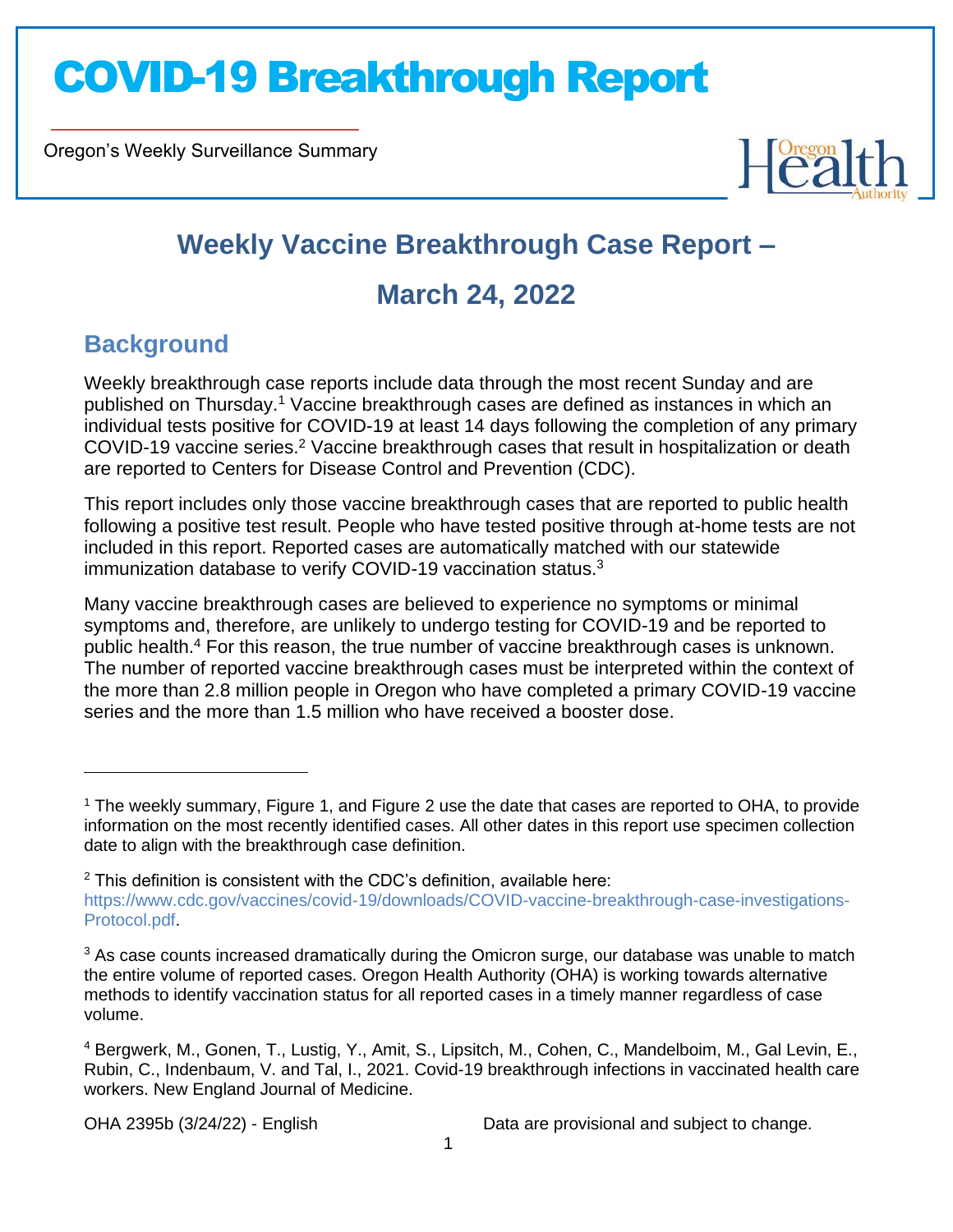Oregon's Weekly Surveillance Summary

# $H^{0}$

### **COVID-19 cases by vaccination status**

### **Weekly summary**

Novel Coronavirus (COVID-19)

During the week of March 13–March 19, there were 1,990 cases of COVID-19 reported to OHA. Of these, 1,232 (61.9%) were unvaccinated, 750 (37.7%) were vaccine breakthrough cases, and 8 (0.4%) had an unknown vaccination status. Of all vaccine breakthrough cases, 395 (52.7%) were fully vaccinated and boosted. The median age of all vaccine breakthrough cases was 55 years. There were 10 (1.3%) breakthrough cases among residents of care facilities, senior living communities or other congregate living settings. There were 217 (28.9%) cases in persons 65 or older. There were 31 (4.1%) cases aged 12-17.

OHA publishes the most up-to-date information available about cases from the most recently completed MMWR week. However, not all information about a case's vaccination status may be available at the time of publication. Table 1 includes updated totals of COVID-19 cases by vaccine breakthrough status for the previous six weeks.

| <b>MMWR</b> week<br>ending | <b>Total cases</b> | <b>Cases with</b><br>known.<br>vaccination<br>status | <b>Percent of</b><br>cases with<br>known<br>vaccination<br>status | <b>Breakthrough</b><br>cases | <b>Percent</b><br>breakthrough<br>cases |
|----------------------------|--------------------|------------------------------------------------------|-------------------------------------------------------------------|------------------------------|-----------------------------------------|
| 2022-02-12                 | 18,054             | 18,013                                               | 99.8                                                              | 8,830                        | 49.0                                    |
| 2022-02-19                 | 9,871              | 9,854                                                | 99.8                                                              | 4,649                        | 47.2                                    |
| 2022-02-26                 | 5,575              | 5,567                                                | 99.9                                                              | 2,643                        | 47.5                                    |
| 2022-03-05                 | 4,097              | 4,095                                                | 100.0                                                             | 1,780                        | 43.5                                    |
| 2022-03-12                 | 2,527              | 2,525                                                | 99.9                                                              | 1,044                        | 41.3                                    |
| 2022-03-19                 | 1,990              | 1,982                                                | 99.6                                                              | 750                          | 37.8                                    |

#### **Table 1. COVID-19 cases by vaccine breakthrough status over the previous 6 weeks**

### **Cumulative summary**

Overall, 196,477 vaccine breakthrough cases have been identified in Oregon. Of all these, 45,849 (23.3%) were fully vaccinated and boosted at the time of infection. The median age of breakthrough cases is 41 years (range: 5-108). There were 2,692 (1.4%) breakthrough cases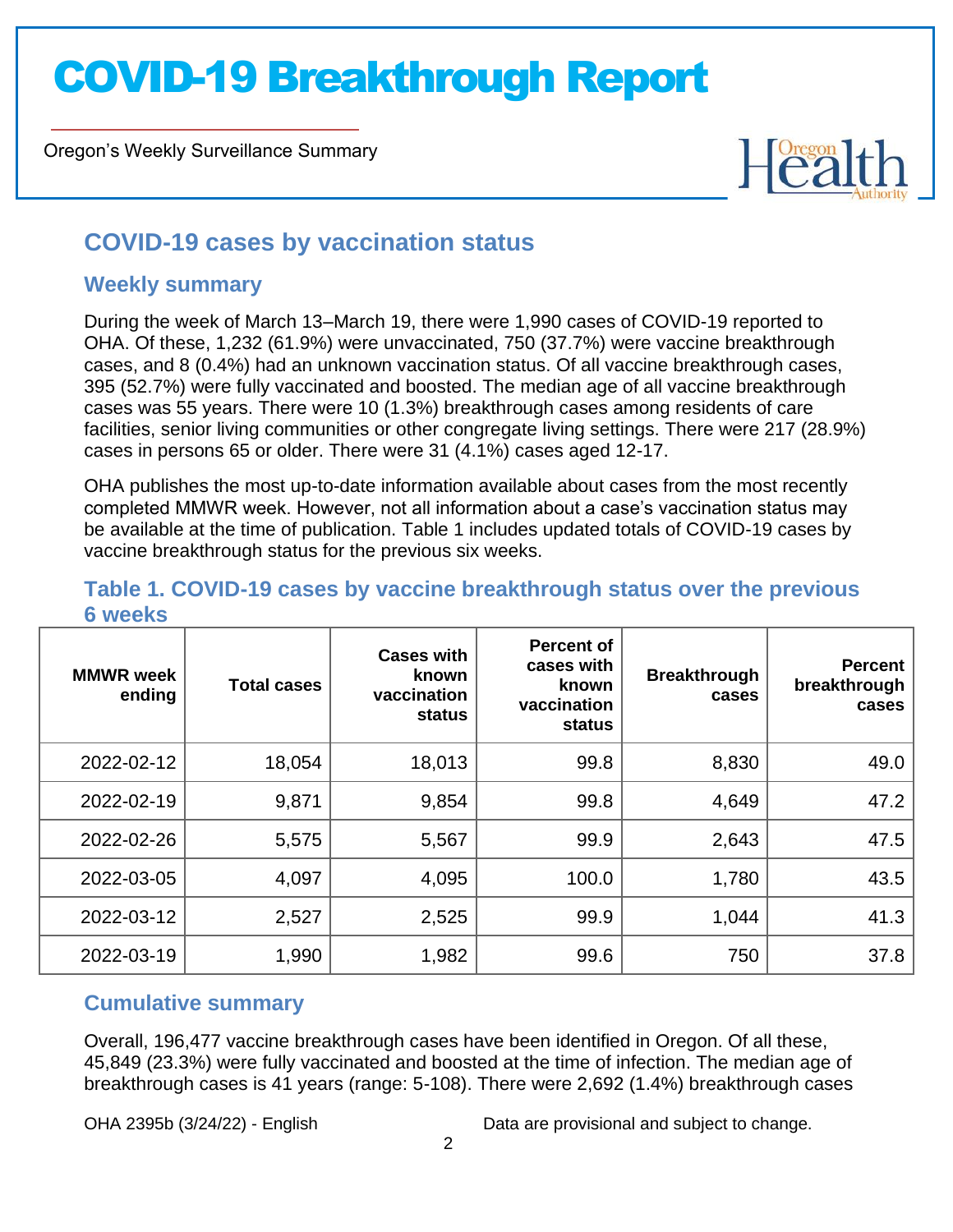Oregon's Weekly Surveillance Summary

Novel Coronavirus (COVID-19)



among residents of care facilities, senior living communities or other congregate living settings. 30,516 (15.5%) cases were 65 or older. There have been a total of 13,129 (6.7%) cases aged 12-17.

The incidence of COVID-19 is much higher in unvaccinated<sup>5</sup> individuals than in vaccinated individuals (Figure 1). The rate of COVID-19 cases among unvaccinated individuals in the most recent week was approximately 3.7 times the rate among those who were fully vaccinated and 4.3 times that among those who were fully vaccinated and boosted. COVID-19 continues to be transmitted throughout Oregon. Vaccination, including boosting, remains the most effective tool to reduce the spread of COVID-19.



### **Figure 1. Incident COVID-19 cases per 100,000 per week in adults, by vaccination status<sup>6</sup>**

<sup>5</sup> Unvaccinated persons are defined as people who have not received an approved COVID-19 vaccine, or who have not completed a COVID-19 vaccine series.

<sup>&</sup>lt;sup>6</sup> Cases with unknown vaccination status were excluded from this figure.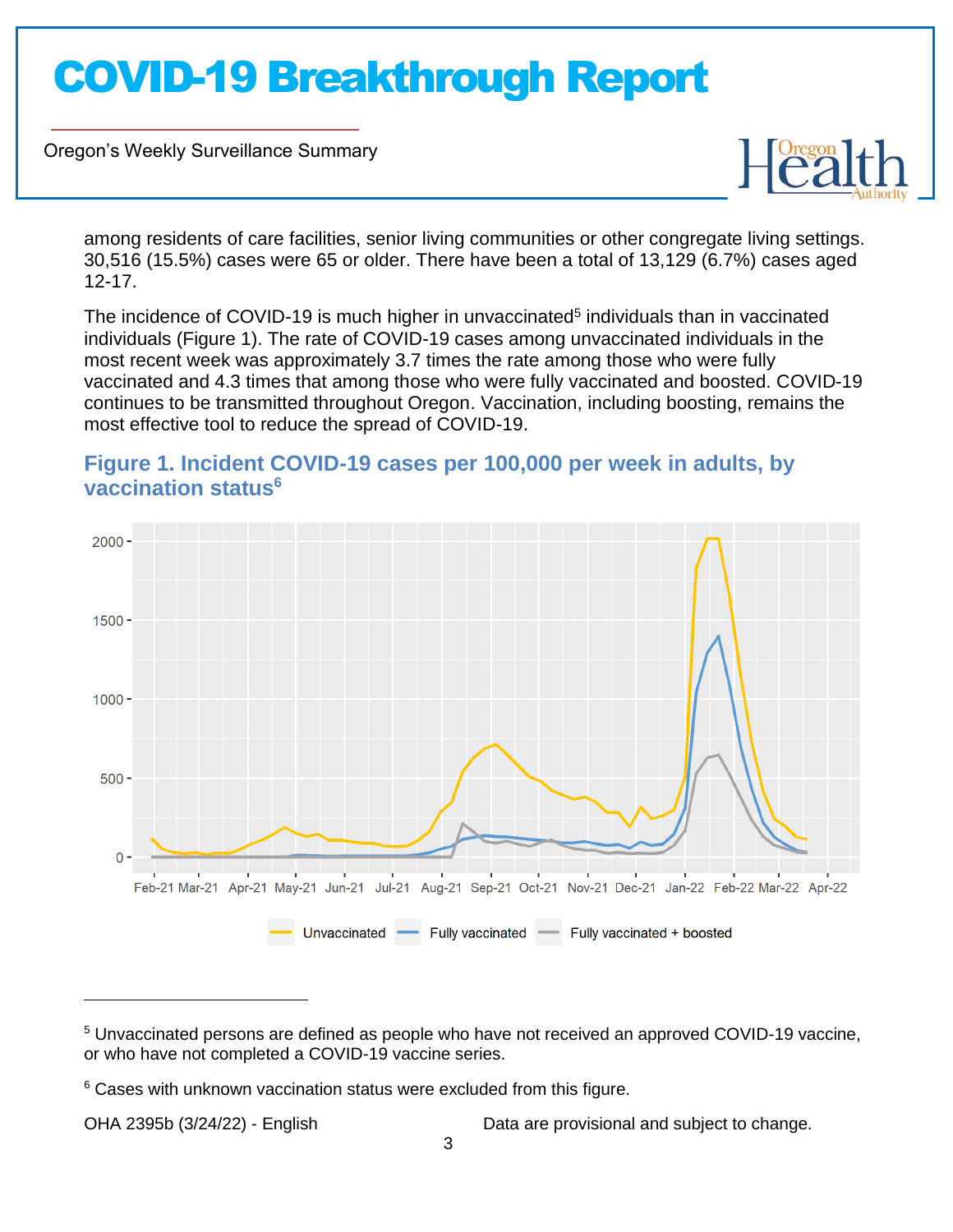Oregon's Weekly Surveillance Summary

Novel Coronavirus (COVID-19)



### **Vaccine breakthrough cases and severity**

The Pfizer, Moderna and Johnson & Johnson COVID-19 vaccines are all highly effective at preventing severe COVID-19 illness and death. Table 2 includes totals of breakthrough cases by vaccine manufacturer and severity. Relatively few breakthrough cases have been hospitalized, and even fewer have died (Figure 2).<sup>7</sup>

#### **Table 2. COVID-19 Breakthrough cases by vaccine manufacturer and severity<sup>8</sup>**

| <b>Primary series</b><br>vaccine<br>manufacturer | <b>Primary series</b><br>completed | <b>Cases</b> | <b>Hospitalizations</b> | <b>Deaths</b> | <b>Cases per</b><br>100,000<br>vaccinated |
|--------------------------------------------------|------------------------------------|--------------|-------------------------|---------------|-------------------------------------------|
| Pfizer                                           | 1,664,133                          | 116,361      | 2,524                   | 596           | 6,992.3                                   |
| Moderna                                          | 971,517                            | 60,895       | 1,719                   | 362           | 6,268.0                                   |
| Johnson &<br>Johnson/Janssen                     | 244,770                            | 19,183       | 749                     | 162           | 7,837.2                                   |

 $7$  A death is considered to be related to COVID-19 in any of the following circumstances: a) death of a confirmed or probable COVID-19 case within 60 days of the earliest available date among exposure to a confirmed case, onset of symptoms, or date of specimen collection for the first positive test; b) death from any cause in a hospitalized person during admission or in the 60 days following discharge AND a COVID-19-positive laboratory diagnostic test at any time since 14 days prior to hospitalization; or c) death of someone with a COVID-19-specific ICD-10 code listed as a primary or contributing cause of death on a death certificate, regardless of the dates of diagnosis or death.

<sup>&</sup>lt;sup>8</sup> Table 2 provides the number of cases per 100,000 vaccinated individuals by primary series vaccine manufacturer. Because this figure does not account for the time that each person has been fully vaccinated, it is not a true rate and should not be interpreted as such.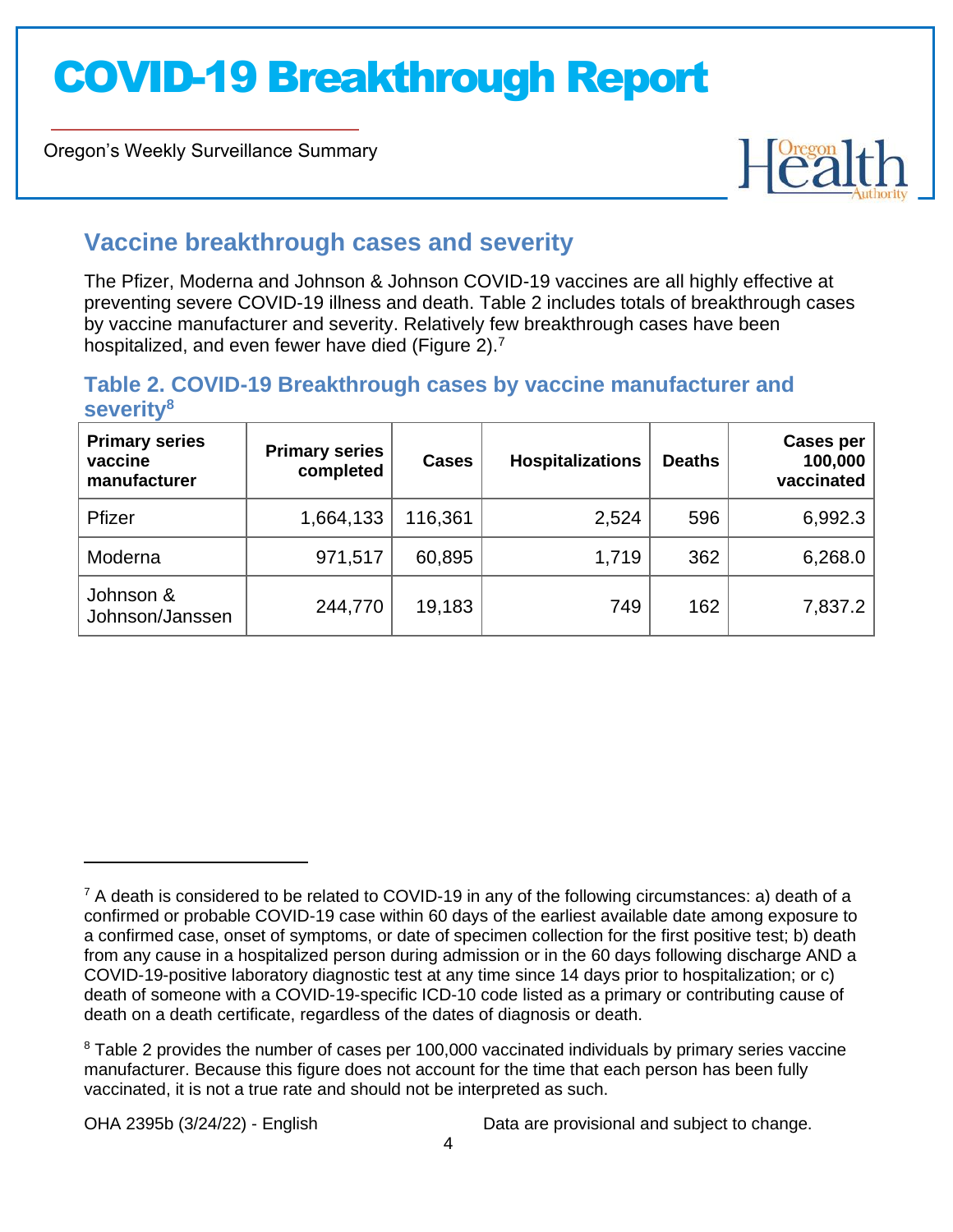Oregon's Weekly Surveillance Summary

Novel Coronavirus (COVID-19)



**Figure 2. COVID-19 breakthrough cases, hospitalizations and deaths, by week**

Individuals who are fully vaccinated and boosted have the lowest risk of severe illness and death.<sup>9</sup> Table 3 shows the total number of cases, hospitalizations, and deaths by vaccination status. An individual is considered fully vaccinated and boosted if they received an additional dose of any COVID-19 vaccine at least 5 months after completing a Pfizer or Moderna primary series or at least 2 months after completing a Johnson & Johnson initial dose. If a person has completed a primary series but has not received a valid booster at the time of infection, the individual is categorized as fully vaccinated.

<sup>9</sup> https://covid.cdc.gov/covid-data-tracker/#covidnet-hospitalizations-vaccination.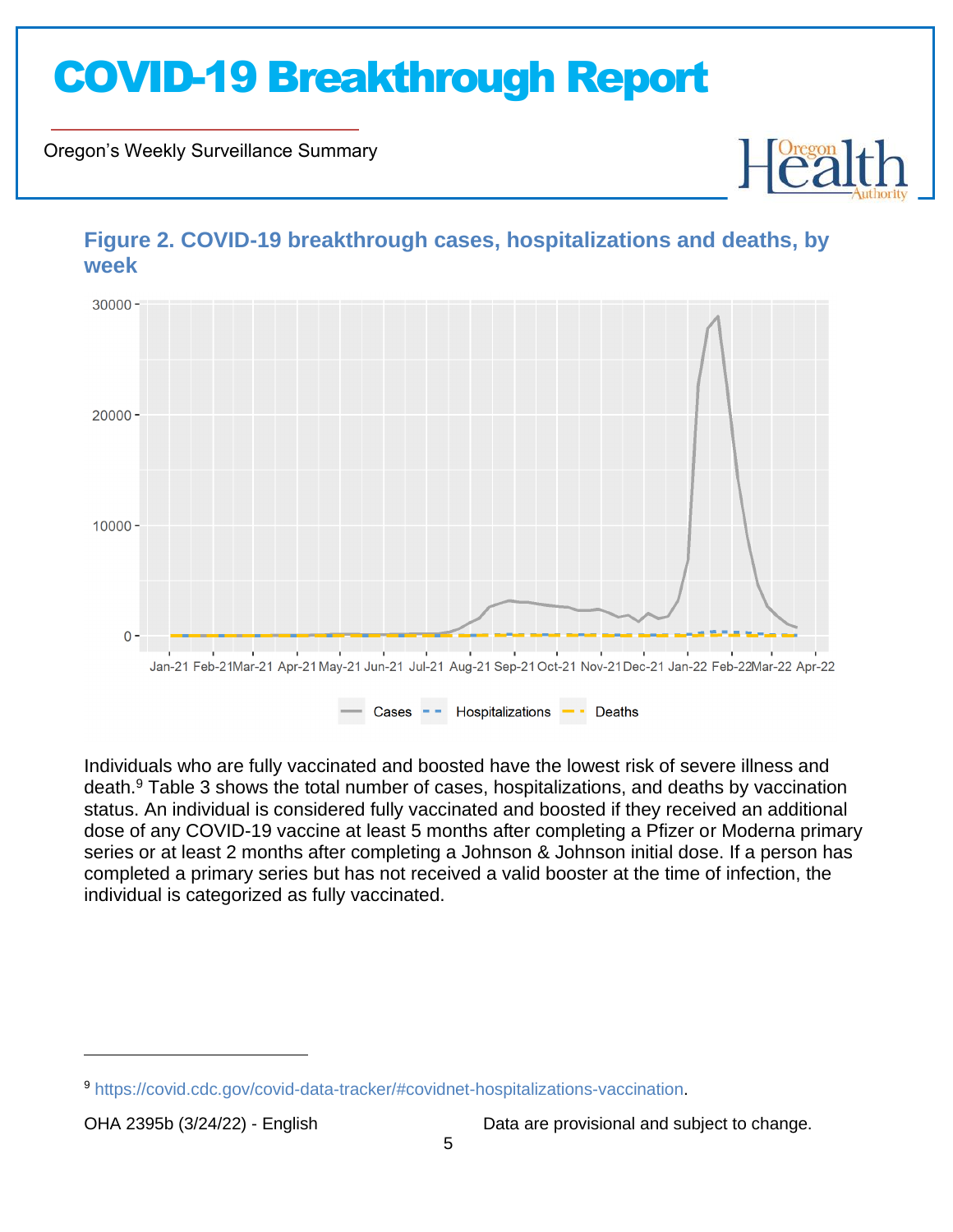Oregon's Weekly Surveillance Summary

Novel Coronavirus (COVID-19)



### **Table 3. COVID-19 breakthrough cases in adults, by vaccination status and severity since January 2021<sup>10</sup>**

| Case type                  | <b>Cases</b> | <b>Hospitalizations</b> | <b>Deaths</b> |
|----------------------------|--------------|-------------------------|---------------|
| Fully vaccinated + boosted | 44,959       | 842                     | 127           |
| Fully vaccinated           | 138,126      | 4,113                   | 993           |
| Unvaccinated               | 258,664      | 14,516                  | 3,646         |

To date, 2.5% of all known breakthrough cases have been hospitalized (n=4,997), and only 0.6% have died (n=1120).<sup>11</sup> The median age of the people who have died is 80 (range: 23-104). It is important to note that not all vaccine breakthrough cases are reported to public health, which may cause the proportions in the following section to appear higher than in reality. These figures are not vaccine breakthrough hospitalization or death rates and should not be interpreted as such.

Tables 4, 5 and 6 provide detailed vaccine breakthrough severity data by age, race and ethnicity. The risk of both hospitalization and death increases with age.

<sup>&</sup>lt;sup>10</sup> Cases with unknown vaccination status are excluded from this table. This table also excludes unvaccinated cases prior to January 1, 2021. Based on vaccine rollout in Oregon, this approximates the first date that a breakthrough case could have occurred.

<sup>11</sup> Cumulative deaths reported here reflect all breakthrough cases known to have died since January 1, 2021. There may be a lag of several weeks between when an individual dies and when their death appears in this report. Increases in cumulative deaths between this and subsequent reports should not be interpreted as individuals who have died within the past week.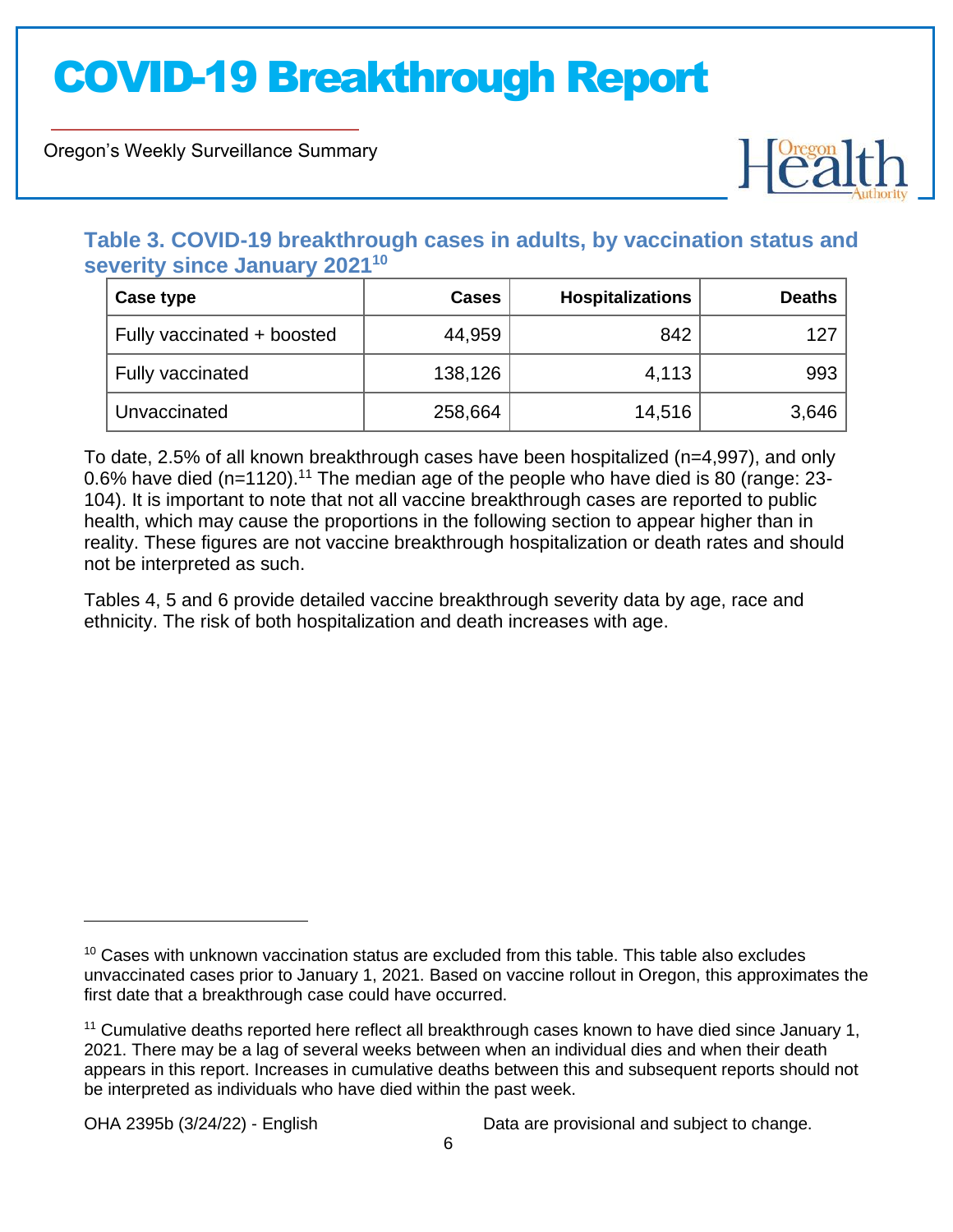Oregon's Weekly Surveillance Summary

Novel Coronavirus (COVID-19)



## **Table 4. COVID-19 breakthrough cases by age group and severity**

| Age group | <b>Breakthrough</b><br>cases | <b>Breakthrough</b><br>hospitalizations | <b>Breakthrough</b><br>deaths |
|-----------|------------------------------|-----------------------------------------|-------------------------------|
| $0 - 9$   | 154                          | 1                                       | $\mathbf 0$                   |
| $10 - 19$ | 19,251                       | 47                                      | 0                             |
| 20-29     | 36,295                       | 196                                     | $\overline{2}$                |
| 30-39     | 37,859                       | 282                                     | 6                             |
| 40-49     | 33,660                       | 291                                     | 14                            |
| 50-59     | 27,398                       | 535                                     | 51                            |
| 60-69     | 20,911                       | 1,043                                   | 171                           |
| 70-79     | 13,113                       | 1,258                                   | 301                           |
| $80+$     | 7,836                        | 1,344                                   | 575                           |
| Total     | 196,477                      | 4,997                                   | 1,120                         |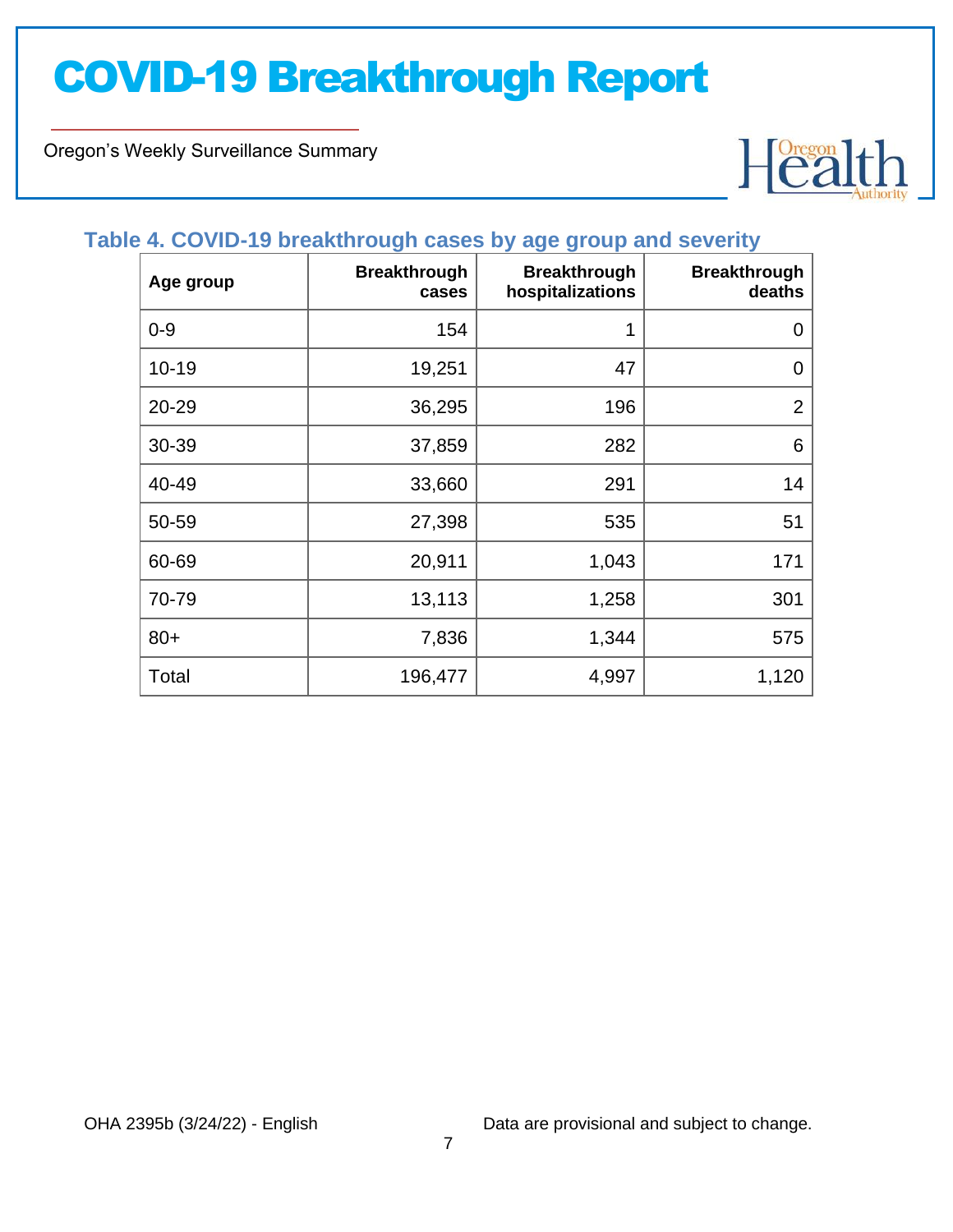Oregon's Weekly Surveillance Summary

Novel Coronavirus (COVID-19)



### **Table 5. COVID-19 breakthrough case severity by race<sup>12</sup>**

| Race                                       | <b>Breakthrough</b><br>cases | <b>Breakthrough</b><br>hospitalizations | <b>Breakthrough</b><br>deaths |
|--------------------------------------------|------------------------------|-----------------------------------------|-------------------------------|
| > 1 race                                   | 1,441                        | 37                                      | 3                             |
| American<br>Indian/Alaska<br><b>Native</b> | 2,509                        | 70                                      | 8                             |
| Asian                                      | 6,688                        | 127                                     | 22                            |
| <b>Black</b>                               | 3,988                        | 132                                     | 24                            |
| Not Available                              | 57,344                       | 627                                     | 248                           |
| Other                                      | 18,619                       | 341                                     | 86                            |
| Pacific Islander                           | 253                          | 7                                       | 1                             |
| White                                      | 105,635                      | 3,656                                   | 728                           |
| Total                                      | 196,477                      | 4,997                                   | 1,120                         |

### **Table 6. COVID-19 breakthrough case severity by ethnicity**

| <b>Ethnicity</b> | <b>Breakthrough</b><br>cases | <b>Breakthrough</b><br>hospitalizations | <b>Breakthrough</b><br>deaths |
|------------------|------------------------------|-----------------------------------------|-------------------------------|
| Hispanic         | 19,325                       | 300                                     | 32                            |
| Not Hispanic     | 101,648                      | 3,374                                   | 670                           |
| Unknown          | 75,504                       | 1,323                                   | 418                           |
| Total            | 196,477                      | 4,997                                   | 1,120                         |

<sup>&</sup>lt;sup>12</sup> During the case investigation, people are asked to self-report their race, ethnicity, tribal affiliation, country of origin or ancestry. As of October 2021, 42,423 (80.8%) of the 52,483 persons who identified as "Other" race also self-identified as Hispanic or Latino.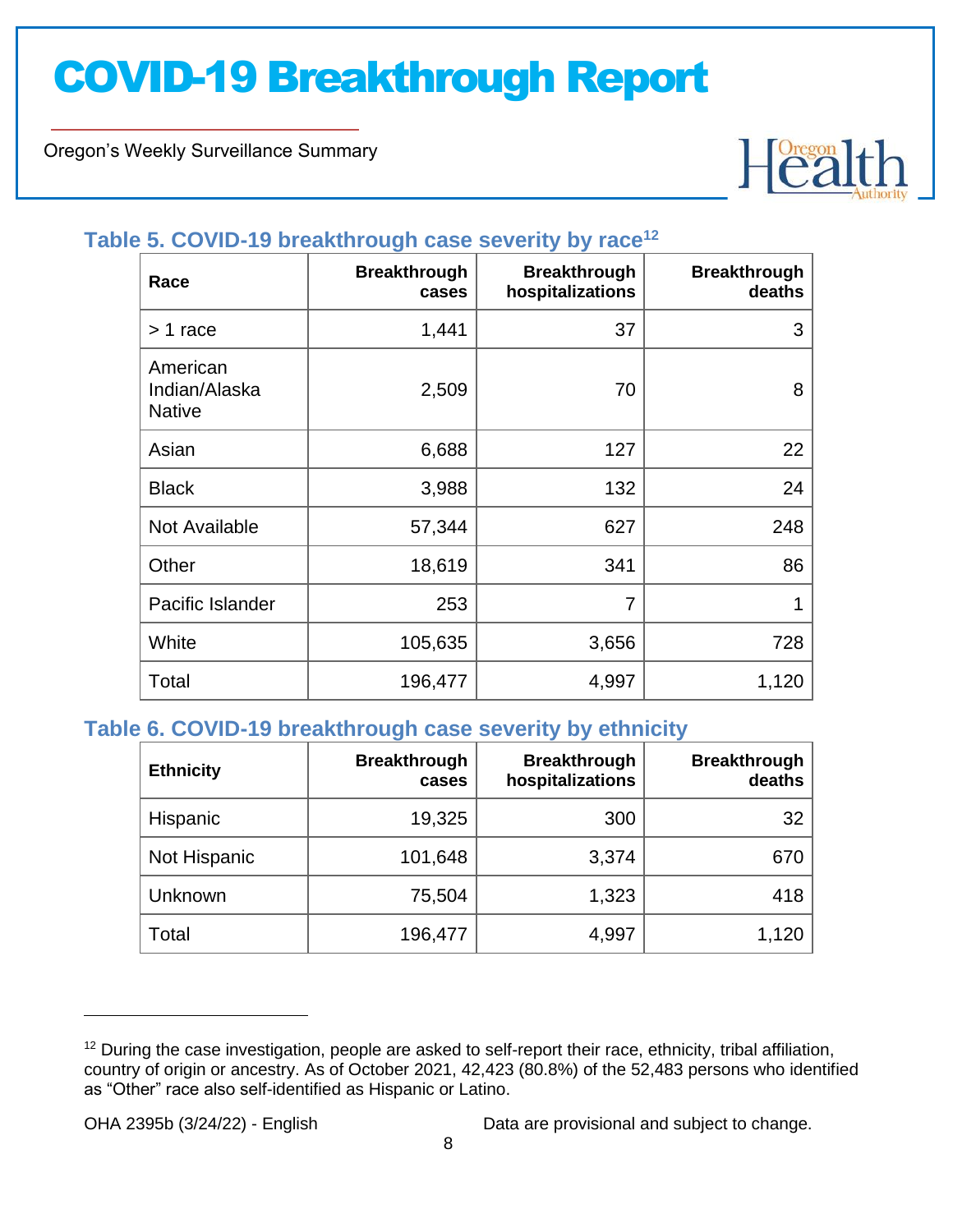Oregon's Weekly Surveillance Summary

Novel Coronavirus (COVID-19)



Table 7 provides the proportion of vaccine breakthrough cases who have died with COVID-19. Approximately 80% of vaccine breakthrough deaths have occurred in patients 70 years and older. The proportion of vaccine breakthrough cases who have died with COVID-19 has increased over time. This trend is expected as the proportion of the population which is fully vaccinated increases and may also be associated with waning immunity and the proportion of the population which has received a booster dose.

### **Table 7. COVID-19 deaths by month, by breakthrough case status<sup>13</sup>**

| <b>Month</b>     | <b>Total COVID-19</b><br>deaths | <b>Breakthrough</b><br>deaths | <b>Percent</b><br>breakthrough<br>deaths |
|------------------|---------------------------------|-------------------------------|------------------------------------------|
| March 2021       | 126                             | 4                             | 3.2                                      |
| April 2021       | 121                             | 6                             | 5.0                                      |
| May 2021         | 222                             | 19                            | 8.6                                      |
| <b>June 2021</b> | 116                             | 15                            | 12.9                                     |
| <b>July 2021</b> | 95                              | 16                            | 16.8                                     |
| August 2021      | 599                             | 134                           | 22.4                                     |
| September 2021   | 918                             | 197                           | 21.5                                     |
| October 2021     | 645                             | 175                           | 27.1                                     |
| November 2021    | 399                             | 93                            | 23.3                                     |
| December 2021    | 336                             | 80                            | 23.8                                     |
| January 2022     | 565                             | 203                           | 35.9                                     |
| February 2022    | 375                             | 150                           | 40.0                                     |

 $13$  Data in Table 7 will be updated monthly and will reflect cases from the previous month.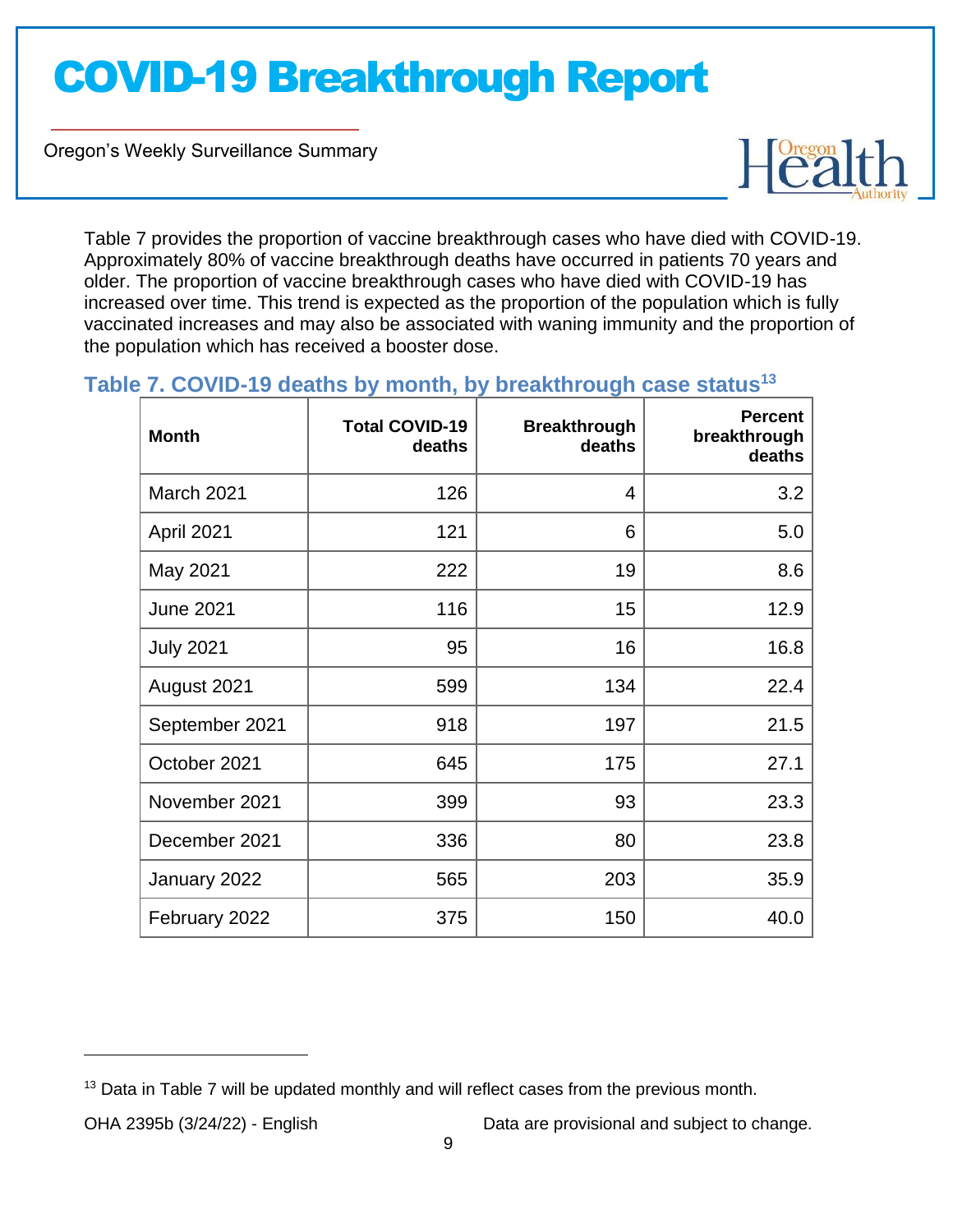Oregon's Weekly Surveillance Summary



### **COVID-19 variants**

Novel Coronavirus (COVID-19)

### **Table 8. COVID-19 breakthrough cases associated with variants of concern<sup>14</sup>**

Overall, approximately 6.1% of positive molecular specimens in Oregon have been sequenced. Omicron is currently the dominant variant circulating in Oregon. At this time, vaccine breakthrough cases appear to reflect the variants circulating in the community. Additional information on variants can be found here:

https://public.tableau.com/app/profile/oregon.health.authority.covid.19/viz/GISAIDVariantDash boardUpdated/OregonVariantDashboard.

| <b>Subtype</b>      | <b>Breakthrough Cases</b> |
|---------------------|---------------------------|
| Omicron (B.1.1.529) | 2,137                     |
| Delta (B.1.617.2)   | 2,420                     |

### **Table 9. COVID-19 breakthrough cases associated with variants being monitored**

| <b>Subtype</b>               | <b>Breakthrough Cases</b> |
|------------------------------|---------------------------|
| Alpha (B.1.1.7)              | 153                       |
| Beta (B.1.351)               | 17                        |
| Gamma (P.1)                  | 63                        |
| Epsilon<br>(B.1.427/B.1.429) |                           |
| lota (B.1.526)               |                           |

<sup>&</sup>lt;sup>14</sup> As of September 29, 2021, OHA will align with CDC's classification of SARS-CoV-2 variants. Variant classification scheme defines four classes of SARS-CoV-2 variants: variants of concern, variants of interest, variants being monitored and variants of high consequence.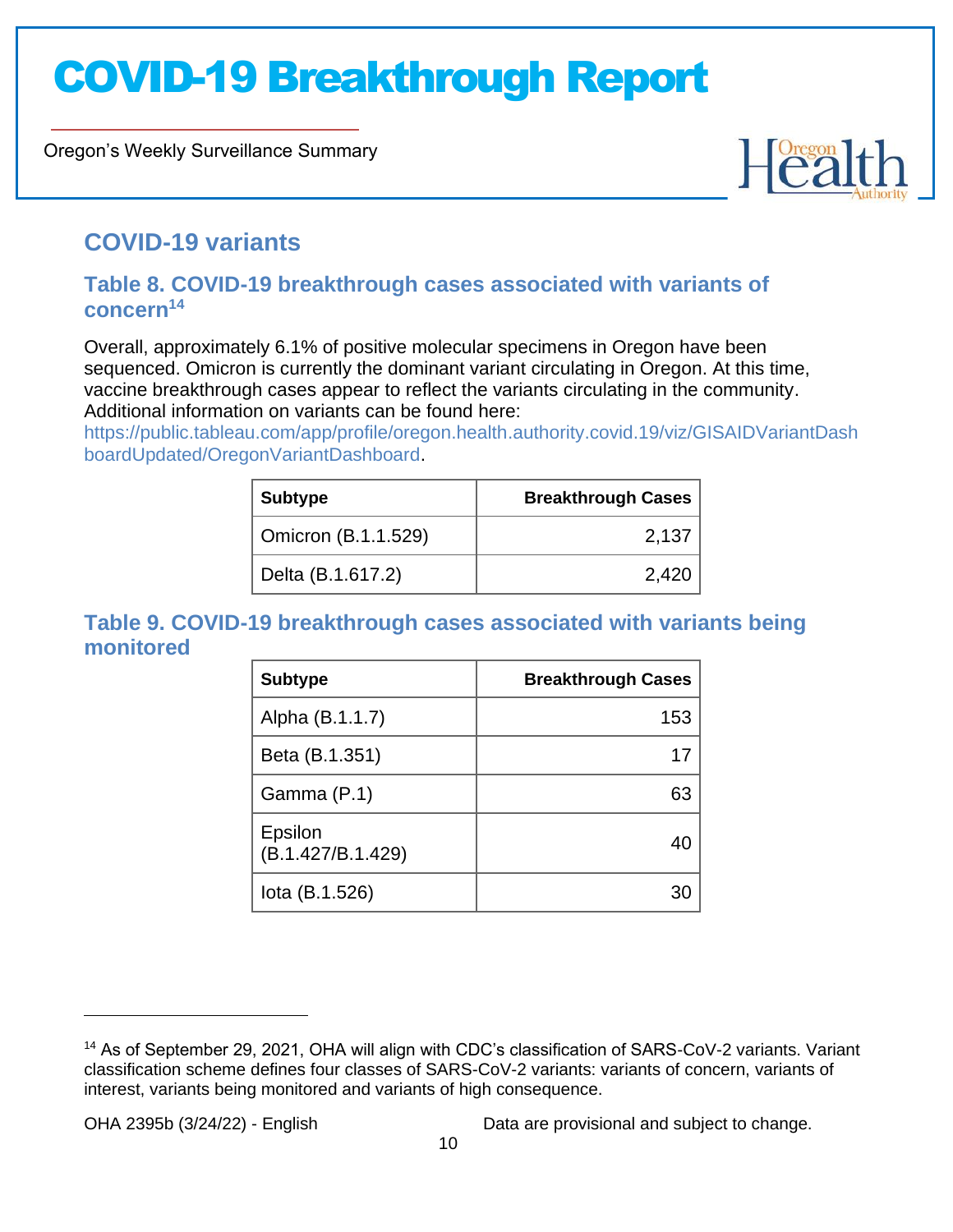Oregon's Weekly Surveillance Summary

Novel Coronavirus (COVID-19)



### **Breakthrough cases by county**

Figure 3 and Table 10 show breakthrough cases by county. In general, cumulative breakthrough case counts correspond with the population size of each county. Additional information on cumulative cases can be found here:

https://public.tableau.com/app/profile/oregon.health.authority.covid.19/viz/OregonCOVID-19TestingandOutcomesbyCounty/OregonsCOVID-19TestingandOutcomesbyCounty.

Table 10 provides both cumulative and weekly data. The "Cases in previous week" column references the number of vaccine breakthrough cases newly reported between March 13 and March 19. This count may not reflect the full number of vaccine breakthrough cases that occurred during this time, as breakthrough case ascertainment may lag up to several weeks.

### **Figure 3. Map of COVID-19 breakthrough case cumulative counts, by county of residence<sup>15</sup>**



 $15$  Counties that have a total of fewer than 10 cases will appear grey without a data label.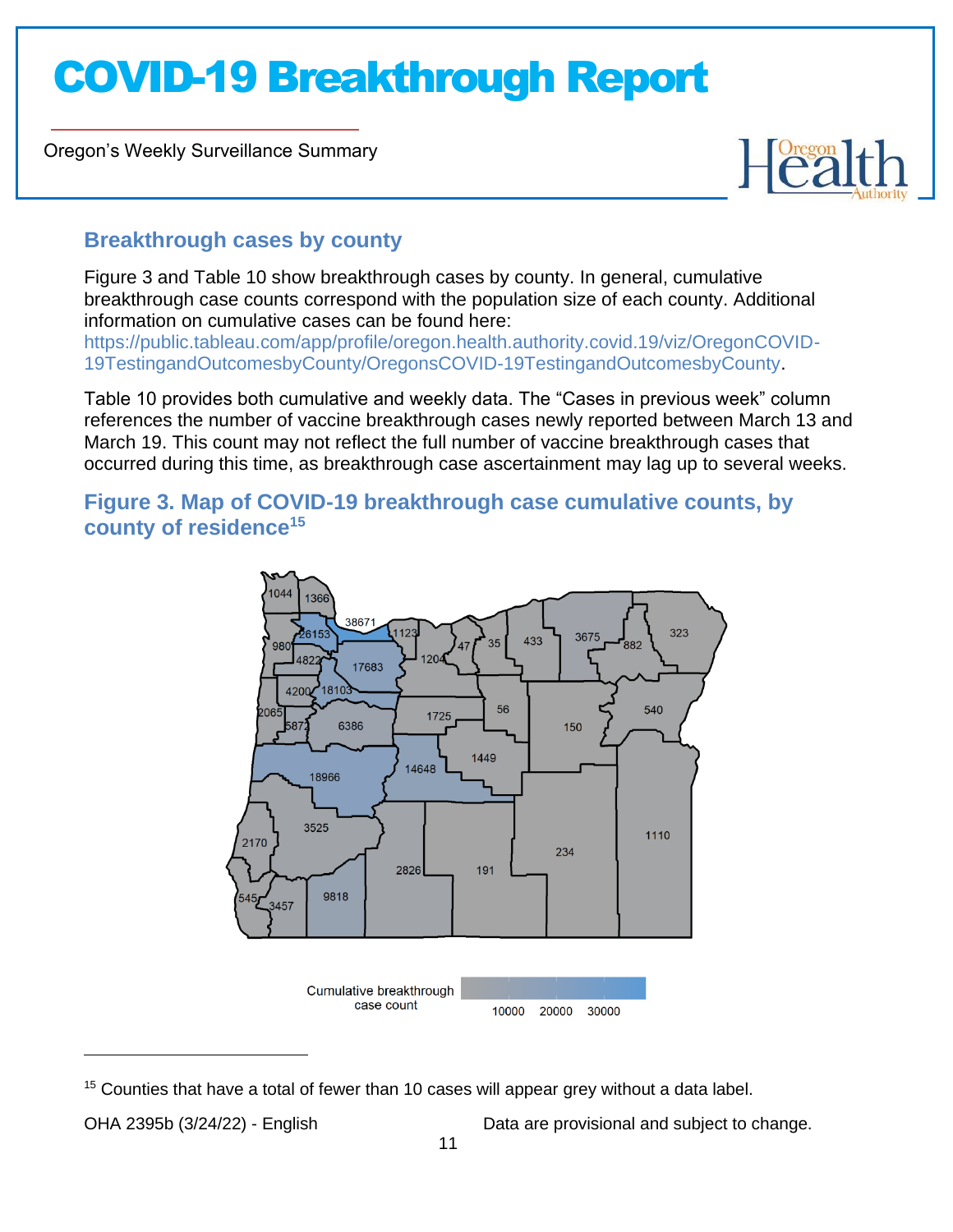Oregon's Weekly Surveillance Summary

Novel Coronavirus (COVID-19)



### **Table 10. COVID-19 breakthrough cases by county of residence<sup>16</sup>**

| <b>County</b>     | <b>Cumulative cases</b> | <b>Cases in previous week</b> |
|-------------------|-------------------------|-------------------------------|
| <b>Baker</b>      | 540                     | $\boldsymbol{0}$              |
| <b>Benton</b>     | 5872                    | 20                            |
| Clackamas         | 17683                   | 49                            |
| Clatsop           | 1044                    | $1 - 9$                       |
| Columbia          | 1366                    | $1 - 9$                       |
| Coos              | 2170                    | 14                            |
| Crook             | 1449                    | $1 - 9$                       |
| Curry             | 545                     | $1 - 9$                       |
| <b>Deschutes</b>  | 14648                   | 72                            |
| Douglas           | 3525                    | 10                            |
| Gilliam           | 35                      | $\boldsymbol{0}$              |
| Grant             | 150                     | $\boldsymbol{0}$              |
| Harney            | 234                     | $1 - 9$                       |
| <b>Hood River</b> | 1123                    | $1 - 9$                       |
| Jackson           | 9818                    | 30                            |
| Jefferson         | 1725                    | $1 - 9$                       |
| Josephine         | 3457                    | 10                            |
| Klamath           | 2826                    | $1 - 9$                       |
| Lake              | 191                     | 0                             |

<sup>&</sup>lt;sup>16</sup> Counties that have a total of fewer than 10 cases will be reported as 1-9 cases.